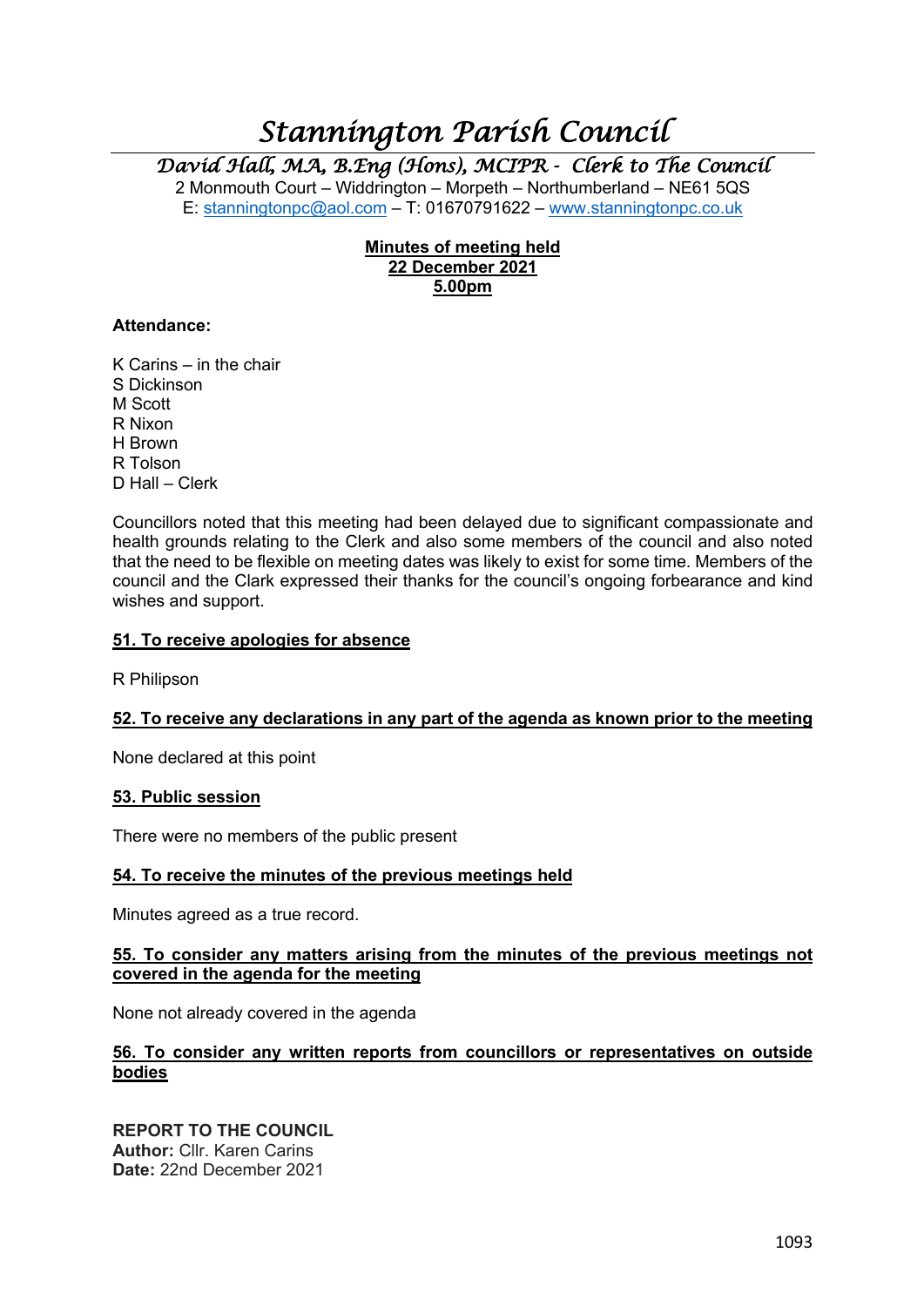**Purpose of report:** To update the Council on matters affecting Stannington Parish Brenkley & Shotton Liaison Committees

#### Commentary:

The remainder of the Brenkley Lane Fund, £122.79, has been donated to Hazelrigg Community Centre Food bank. Jeannie Kielty is leaving Banks. Stannington Parish Council has thanked Jeannie for her hard work and support for all things Stannington.

## **Stannington Village**

## Commentary:

The tree opposite the Lychgate has been removed as it was causing structural damage to the stone wall. Councillor Phillipson purchased the village Christmas tree from Mr Wox, again, and it was erected in the first week of December. The feedback has been very positive. The defibrillator in the southern bus shelter has been re registered with The Circuit and is live again. The new flag is now flying on the flag pole and we now have several flags that may be flown for the different special days in the calendar.

The recent storm has caused a lot of damage around the Parish and many of the public footpaths still remain impassable. The storm did bring a lot of issues for our residents. Some waited over 10 days to be back on the grid. Many had no source of heat too. Fellow residents did come to their rescue and helped where they were able. Unfortunately the village hall was not utilised during the emergency which is disappointing. It is registered as an emergency hub and Stannington Parish Council would hope that in the event of any future emergencies the trustees of the hall will open it up for the benefit of the community. Thankfully we had no injuries and apart from a lot of spoiled freezer food everyone remained safe.

Actions requested: The council to consider the development an emergency protocol.

# **Stannington Station**

#### Commentary:

It is important to acknowledge all of the positive changes that have taken place this year...a replacement road surface, repaired bus shelter, replacement larger litter/ dog poo bin and flower planters. Fencing erected on the side of the road near the old A1 Diner has eliminated much of the difficulties of fly tipping and those of haulage vehicles. All of this and work towards achieving these things is much appreciated by residents.

The question of a long outstanding reduction in speed limit signs is expected in the next few weeks. The footpath is being used by cyclists which is causing safety issues to residents and businesses. There have been complaints around lighting pollution and planning permission regarding the illuminated advertising hoarding at the Filling Station. Lack of clear signage on new developments is also causing difficulties with delivery drivers. Residents are constantly being asked by delivery drivers for directions and there seems to be a distinct lack of street names in these offshoot developments. The amount of litter has dramatically increased since the garage shop increased its scope for ready hot food and hot drinks.

#### Actions requested:

To continue to liaise with the residents and businesses on Station Road.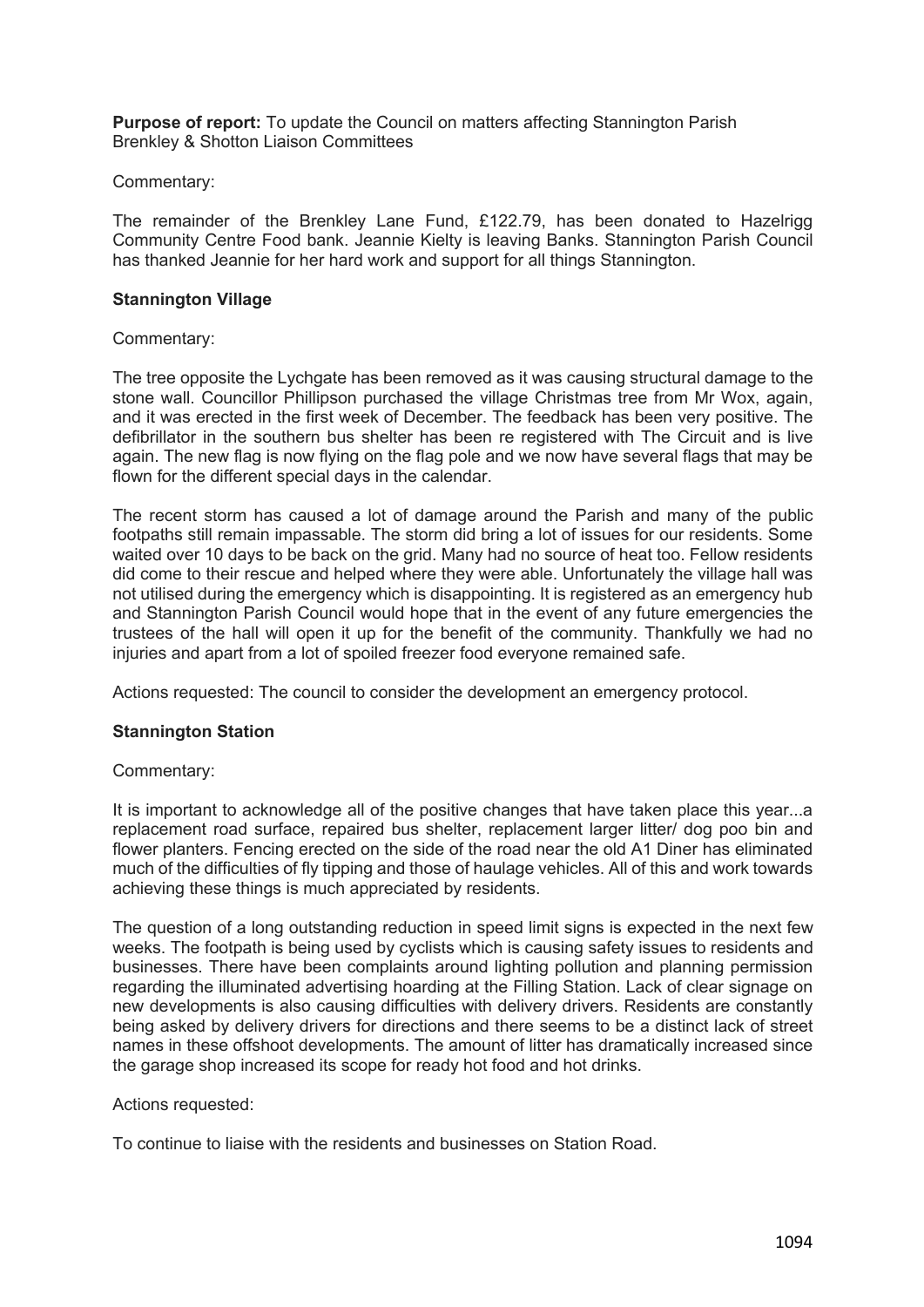# **Netherton Park**

Issues and reports from Netherton Park;

- Sub contractors (mostly MGL Demolition) coming onto site earlier than the working times stated. This was reported to Bellway and they have dealt with it swiftly..

- The big gates to the site at the end of the Drive being left open. Again Bellway have reminded the subcontractors of their responsibilities here and it has some effect as the lorries can be monitored and the drivers have been spoken to.

- Another subcontractor (Hydrosure?) dug some trenches on the land on either side of the Drive one day and didn't backfill them but just put some fencing over. This was a hazard and upsetting to residents on the Drive. Bellway dealt with it immediately the following morning

Bellway don't have a presence on site so rely on the sub contractors sticking to the rules but sometimes they don't. Bellway have picked up on these issues when they have been reported. Once there is a site manager in situ then many of the issues will cease. However there is no Bellway works presently(as the Council hasn't signed key things off) so there is a reliance on the subcontractors compliance.

- As the buildings were pulled down there were some reports of more rats being seen. Bellway have had a company in to put down poison and traps, although there has been another report over the weekend.

- The tree line at the end of the access road at the Kyloe/Drive corner has been cleared so line of sight is much better. That conseqently left an exposed area off the side of the road which was a bit of a hazard. Bellway installed some low birds mouth fencing which has reduced the hazard and created a clear barrier.

- There have been some complaints from Drive residents about the state (dirt) of the road. Bellway did arrange for the road to be swept but it had limited effect, particularly given the amount of rain there has been.

- Some areas of the site need fencing in. Bellway have accepted that but also say that getting hold of the right materials and sub contractors is a challenge.

- There has been an issue about the lack of a path for residents from the Drive houses along to the end of the Drive, which has particularly affected one family with a young child who has to catch the school bus in the morning. This issue is to do with lack of light, safety, mess etc. Furthermore if the Council had approved the road arrangements Bellway would have been able to undertake the work on the Drive which would have meant that a path would have been installed after the work had been done. They have to dig up one side of the Drive next to the houses all the way along to put services in, using the other side as the access road, then they swap over and make good the road and install a path on the Kyloe side. They haven't been able to do this without Council sign off. Bellway asked Kyloe House to agree to allow residents to use a strip of land behind the hedge on the Drive side of the boundary fence.This was not possible. Bellway they have said they'll put a temporary path along the front of the houses, or across the Green at the back to the path that runs along the Green. The residents have agreed to a temporary path on the Green. Bellway are prepared to help.

- Bellway have cleared the footpath from the Kyloe corner to the old A1. They also did some road repairs to the Drive and the access road with more to be done. It took them some time to get permission from the County Council.

The new Construction Manager has been good in communicating with residents and responding to the issues as they are reported.

It also seems to me that going forward the majority of issues will be experienced by those on the Drive. It will be a real challenge as the residents on the Drive will experience all the site traffic for the next 3 years or so. For the rest/majority of residents the work will carry on largely out of sight and will not have a huge impact on them. However the issue that will continue to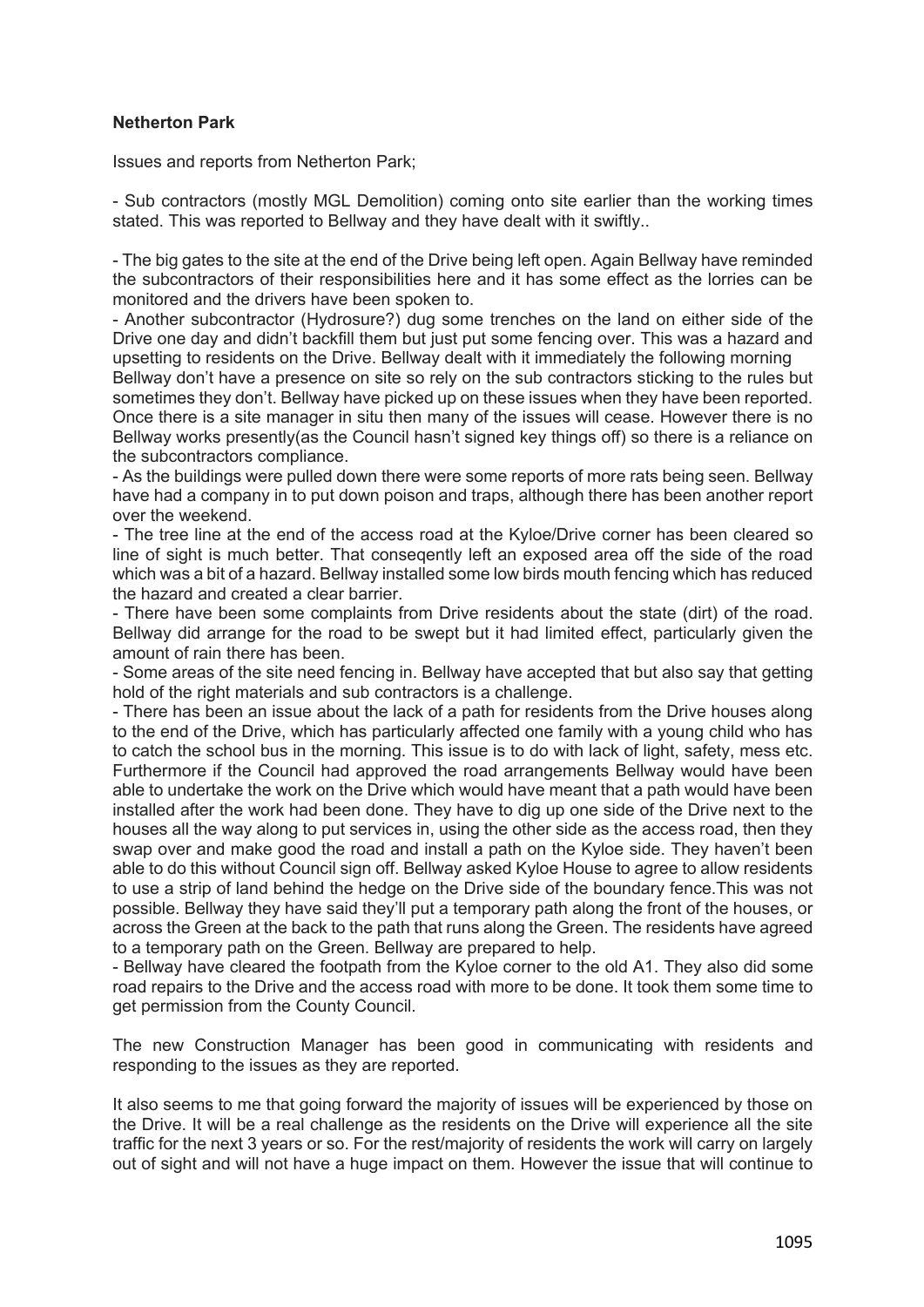affect residents is that of the access road. Residents remain convinced that the road is not wide enough, and the pavement unsafe, and even when the temporary construction road is in, the main road will continue to be problematic. Horrendous examples of speeding have been witnessed recently. The Council's road safety plan is yet to be adopted. Residents will continue to lobby and push for an alternative solution, i.e. the widening of the road and pavement.

## Actions requested:

The council to continue to work with residents.

#### **Saint Marys Park**

Commentary:

There have been no reports from St Marys Park. Actions requested:

The council to continue to work with residents.

#### **WW2 Event Commentary:**

The event has been postponed until 18th June 2022. All booked attractions have confirmed their attendance. The group has been accepted for the Northumberland Lottery. Every ticket sold, 50p goes towards the WW2 funds. The group will use all the proceeds from the event and lottery to benefit the community towards a much needed village shop.

## **Police Report**

Awaiting confirmation of PC Andrea Potts attendance at the PC meeting or the submission of a report.

Actions requested:

To liaise with the Local Area Police

# **57. To consider Councillors items/projects**

- Trees in the cemetery needing attention referred to Northumberland County Council
- Play area now complete and donations being called for
- 30mph proposal for Station Road noted that Northumberland County Council were yet to publish the order for the proposal thus allowing residents the opportunity to support or object
- Further work ongoing to look at the feasibility of using the old hearse house for various uses/shop

#### **57. To consider items pertaining to development control**

Councillors considered the following applications lodged with the local planning authority:

#### **Ground floor extension to front elevation.**

**2 Rivergreen Gardens St Mary Park Morpeth NE61 6FY**

Ref. No: 21/04668/FUL | Received: Thu 02 Dec 2021 | Validated: Thu 02 Dec 2021 |

**Non-material amendment pursuant to planning permission 20/02069/REM for amendments to sub-station provision, regularise northern boundary gate position and tree retention.**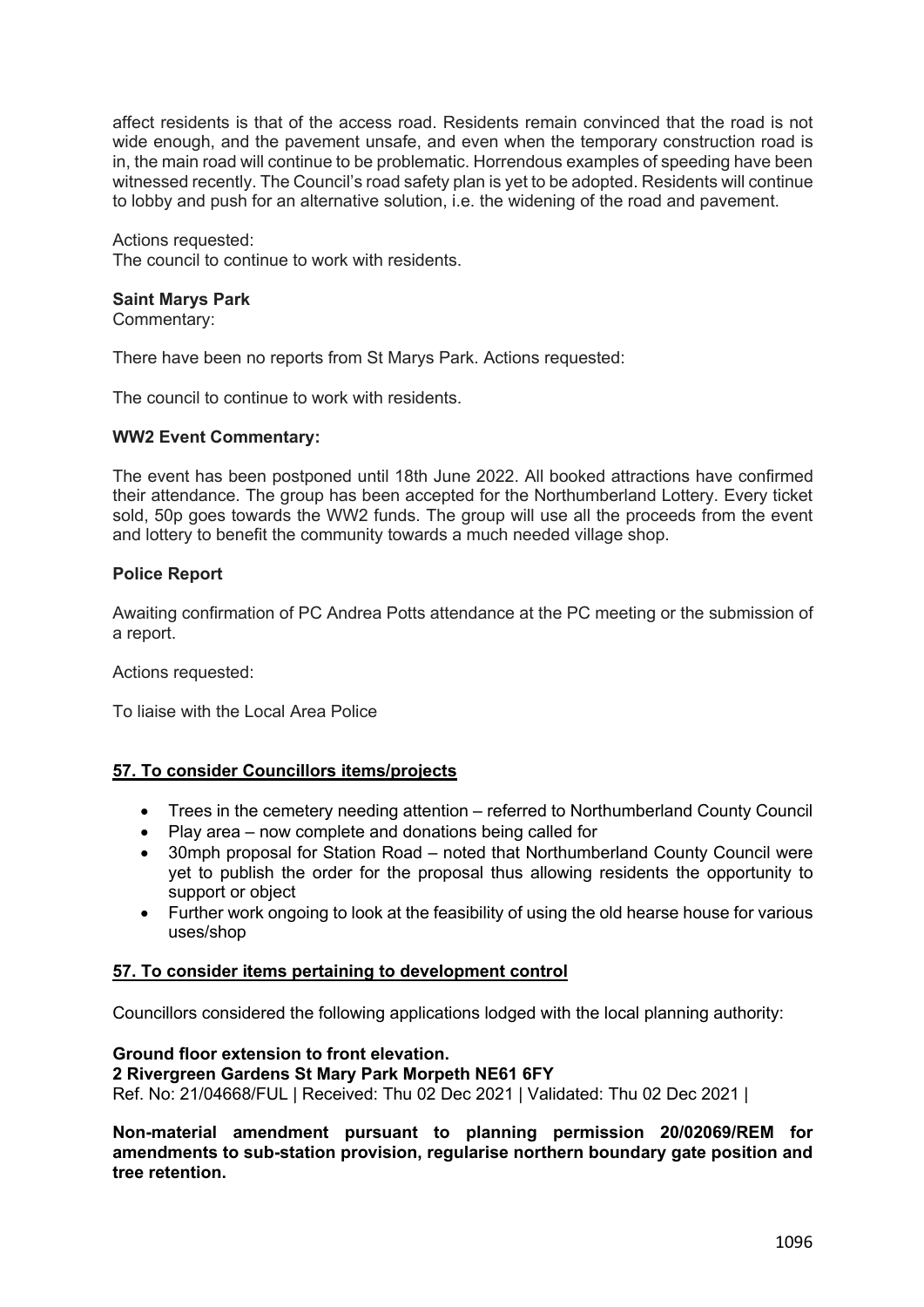**Land North East Of Netherton Park Netherton Park Stannington Northumberland**

Ref. No: 21/04688/NONMAT | Received: Thu 02 Dec 2021 | Validated: Thu 02 Dec 2021 | Status: Registered

**Parish Council raises no objection**

**Certificate of Lawful Development - Existing use of units 8 & 9 for pet hydrotherapy and rehabilitation centre** 

**Four Paws Hydrotherapy 8 And 9 Whitehouse Farm Centre Stannington Morpeth Northumberland NE61 6AW**

Ref. No: 21/04519/CLEXIS | Received: Fri 19 Nov 2021 | Validated: Fri 19 Nov 2021 | Status: **Registered** 

**Parish Council raises objection to this development which is too close to residential properties**

**Prior notification for conversion of existing agricultural building to residential to include installation of windows and doorways (Cllr Brown declared an interest and took no part in the discussion)**

Land On Tranwell Airfield South West Of Wellhill Tranwell Woods Northumberland Ref. No: 21/04520/AGTRES | Received: Wed 17 Nov 2021 | Validated: Wed 17 Nov 2021 | Status: Registered

#### **Parish Council raises no objection**

**Discharge of conditions 5 (landscaping), 9 (highways), 10 (surface water) (partial discharge), 11 (construction method statement), 12 (ecology), 15 (land contamination) (partial discharge), 17 (ground gas) (partial discharge) and 18 (acoustic design scheme) on appeal reference APP/P2935/W/19/3231462 (refused application 19/01031/OUT)** Land East Of 21 Station Road Station Road Stannington Northumberland Ref. No: 21/04357/DISCON | Received: Mon 08 Nov 2021 | Validated: Mon 08 Nov 2021 | Status: Registered

**Parish Council raises no objection**

**Retrospective - Change of use of existing building to two holiday lets 6 And 7 Whitehouse Farm Centre Stannington Morpeth Northumberland NE61 6AW** Ref. No: 21/04219/COU | Received: Thu 28 Oct 2021 | Validated: Thu 28 Oct 2021 | **Parish Council raises concern at the lack of a coherent plan for the site and piecemeal applications of this nature**

**Discharge of condition 9part(contamination) on approved application CM/20080874. Open for comment icon**

**St Marys Hospital Stannington Northumberland NE61 6AP**

Ref. No: 21/04194/DISCON | Received: Tue 26 Oct 2021 | Validated: Tue 26 Oct 2021 | **Parish Council raises no objection**

**Certificate of Lawful Development for existing dog exercise area in association with existing Kennels and Cattery business**

#### **A1 Kennels And Cattery Low Middle Moor House Stannington Morpeth Northumberland NE61 6EJ**

Ref. No: 21/04078/CLEXIS | Received: Mon 18 Oct 2021 | Validated: Mon 18 Oct 2021 | **Parish Council raises no objection**

# **Change of use from residential dwelling (Use Class C3) to residential care home (Use Class C2)**

Drift House Clifton Morpeth Northumberland NE61 6DG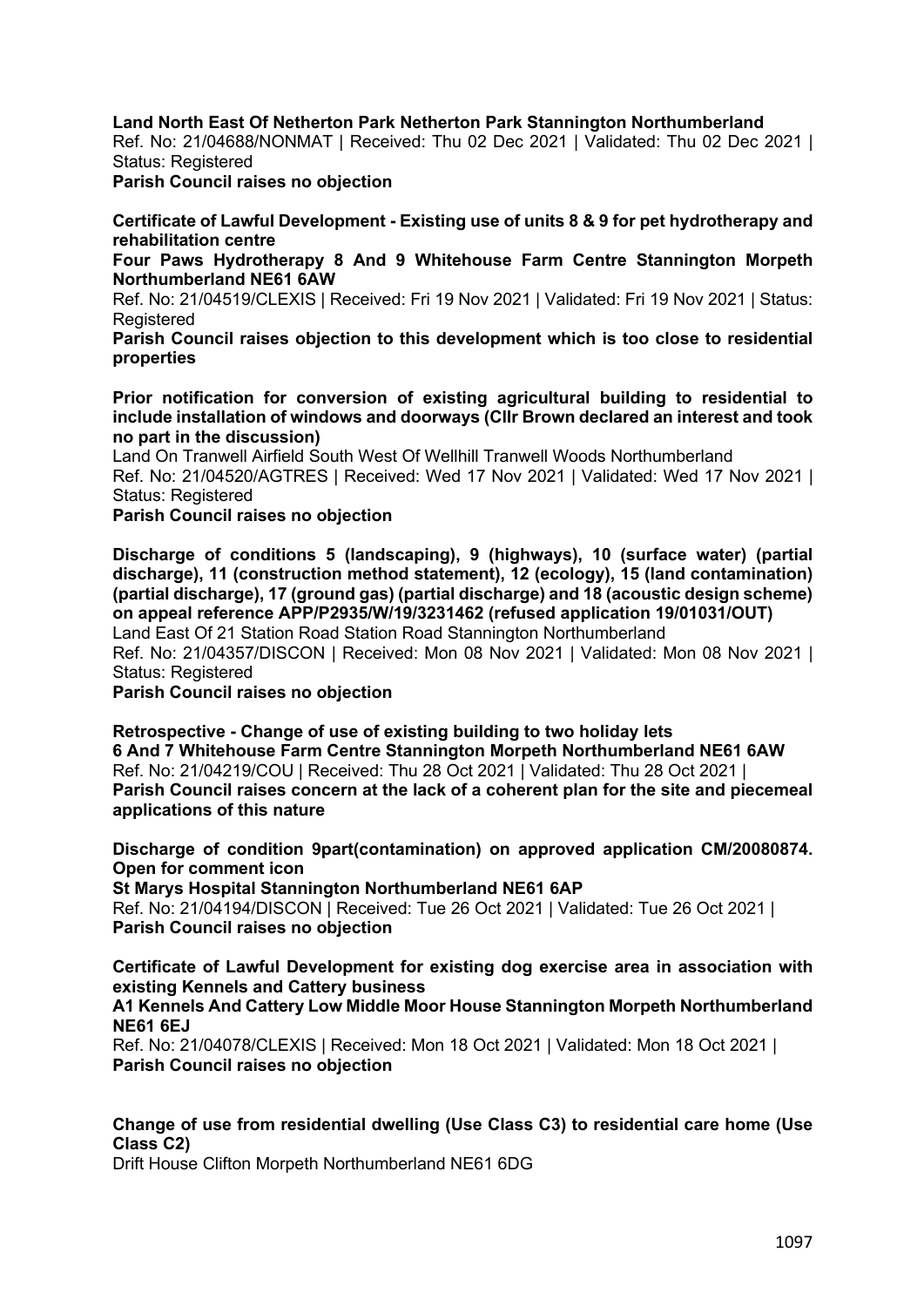Ref. No: 21/04062/COU | Received: Fri 15 Oct 2021 | Validated: Fri 15 Oct 2021 | **Parish Council raises no objection**

**Discharge of condition 33b (archaeological recoding scheme) on approved planning application 19/01241/VARYCO**

**Land North East Of Netherton Park Netherton Park Stannington Northumberland** Ref. No: 21/03776/DISCON | Received: Fri 24 Sep 2021 | Validated: Tue 28 Sep 2021 | **Parish Council raises no objection**

**Discharge of conditions : 15 (construction method statement) pursuant to planning approval 20/02069/REM** 

**Land North East Of Netherton Park Netherton Park Stannington Northumberland** Ref. No: 21/03777/DISCON | Received: Fri 24 Sep 2021 | Validated: Fri 24 Sep 2021 | **Parish Council raises no objection**

**Discharge of condition 5 (Ground gas protection) on approved application 19/05035/FUL Open for comment icon**

**Land North Of Kyloe House Netherton Park Stannington Northumberland** Ref. No: 21/03764/DISCON | Received: Tue 21 Sep 2021 | Validated: Wed 27 Oct 2021 | **Parish Council raises no objection**

**Addition of a dormer window to the rear of the property, demolition of existing conservatory and construction of new extension, removal of window to outhouse and addition of bifold doors** 

**Stanmore 11 Station Road Stannington NE61 6DS** Ref. No: 21/03676/FUL | Received: Fri 17 Sep 2021 | Validated: Mon 06 Dec 2021 | **Parish Council raises no objection**

**Proposal for 1no single-storey, three-bedroom dwelling Open for comment icon Land South West Of North Moor 36 Station Road Station Road Stannington Northumberland (Cllr Karins declared an interest and took no part in the discussion)** Ref. No: 21/03657/FUL | Received: Thu 16 Sep 2021 | Validated: Thu 14 Oct 2021 | **Parish Council raises no objection**

Note: Notices of appeal – none Notices of enquiry – none Other notices – none

Councillors expressed concern at the retrospective application for a Pet Crematorium at Whitehouse Centre.

# **57. Finance**

The following income accounts were noted and approved:

**Bank balance of** BOI £31,098 and Lloyds TSB £10,350 as at 30 November 2021

#### **The following payments were approved:**

| Cha  | Payee    | <b>Details</b>                  | Amount £ |
|------|----------|---------------------------------|----------|
| 1294 | N Ritson | Various project and maintenance | 1274.00  |
|      |          | work                            |          |